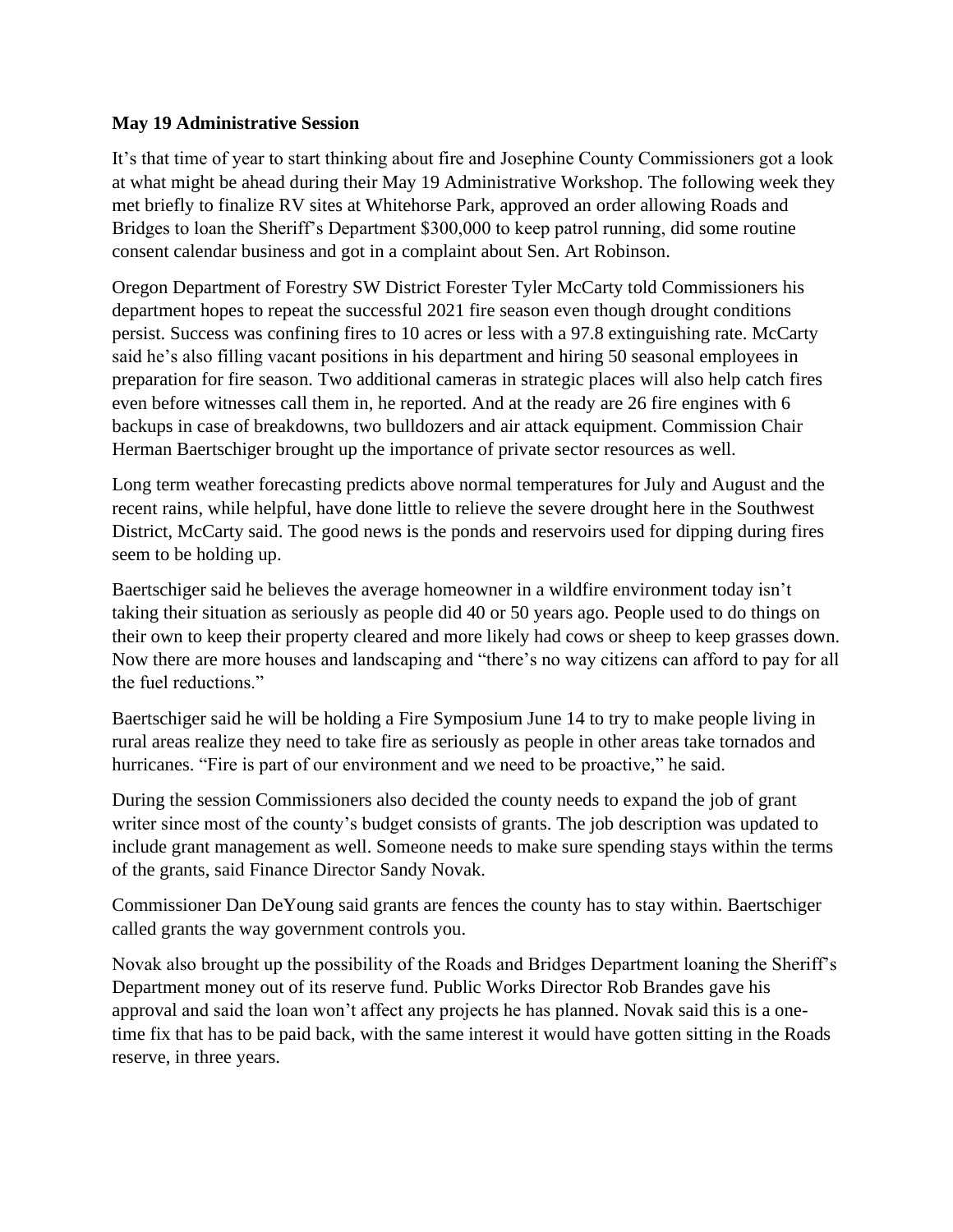Baertschiger said this doesn't mean the county can just find money in the budget to keep the Sheriff going forever. DeYoung agreed, saying the Sheriff's budget needs to a permanent fix, which is hard to do out of a county tax stuck at 58 cents per thousand dollars of assessed value.

The Oregon State Legislature has considered setting a \$2 county minimum tax but hasn't because "if they did people would take it to the ballot and shoot it down," said Baertschiger.

# **Legal Counsel Update May 24**

County Attorney Wally Hicks drafted the order for the interfund loan from Roads and Bridges to be transferred to the General Fund to keep the Sheriff's Department from having to reduce patrols. The loan will be up to \$300,000 at .75 percent interest and must be paid back in three years. Interdepartmental loans are allowed by state statute but must be paid back in three years. The loan will have to be taken into consideration when calculating a possible levy, said Hicks.

## **Weekly Business Session May 25**

Commissioners approved the interfund loan and the final paperwork on expanding RV sites at Whitehorse Park. They also approved two new appointments for the Animal Shelter Board with the approval of the Consent Calendar. There were no public comments but Commissioner Darin Fowler brought up low voter turnout during Matters from Commissioners.

"Only 30 percent of registered voters in Josephine County bothered to vote. I guess putting the ballot on your coffee table is not as effective as it was thought," he said. "I don't know what to do about that. People make their own choice."

Fowler said people need to be more proactive about voting and pester their friends to vote during conversations. He said he was disappointed the Code Ordinance was repealed and said it's "the only thing Senator Art Robinson has done in two years."

Baertschiger had no comment on that and closed the meeting. DeYoung was absent.

## **Administrative Workshop May 26**

This five minute meeting had Commissioners approve some minor changes in the Rural Land Development Code and appointed Mark Jones to the Housing and Community Development Council. Jones recently ran unsuccessfully for Commissioner.

## **The Bill and Herman Show May 24**

After talking about Boatnik and the Korean War Veteran float Herman would be driving in the parade, Bill and Herman moved on to fire issues. Herman denied climate change has anything to do with current drought and high fire danger conditions. His favorite line is "Forests grow up and then they disappear." Herman didn't explain how trees thousands of years old still survive in Sierra Nevada forests, Yosemite National Park, Stanislaus National Forest and other locations in America.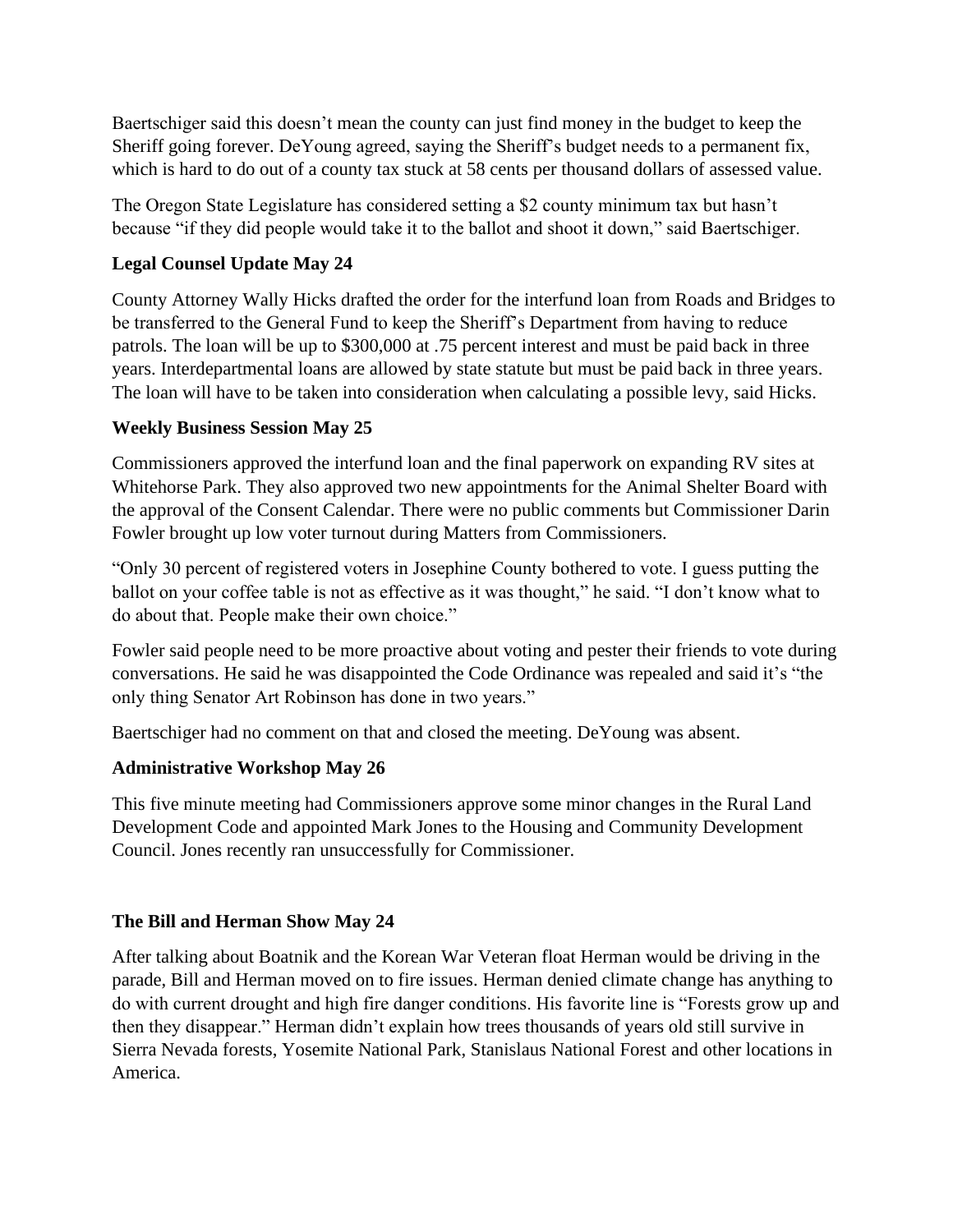Bill asked Herman to tell about his background in fire fighting to give credibility to his comments. Herman said he worked on his first fire in 1977 and since then has held a number of fire management positions. He said he's worked as a fire science instructor, a consultant for a power company regarding trees and power lines and worked for the Stihl Company where he traveled to other countries teaching how to operate a chainsaw safely. He said he also helped with chainsaw accident investigations. He says he only does "local stuff" now because as a County Commissioner, he can't travel extensively anymore.

Bill, always looking for the political angle, asked Herman if Oregon Governor Kate Brown's latest "doom and gloom" about fire will come to pass. Last week the Governor put out a message saying, "all signs point to a difficult 2022 fire season that will challenge our firefighting teams and the capacity of our response systems" and asked Oregonians to do their part to prepare for wildfires. She said the good news is Oregon has one of the best wildfire response systems in the country. "We continue to lead the nation in this space, improving even further as investments from SB 762 have already allowed us to add both seasonal firefighter capacity to our ranks and additional aviation assets."

Herman – Well, you know, I always start at the very beginning of this conversation is that forests grow up and then they disappear. And they disappear by fire, or insects or logging. That's another way they disappear. And it's been like that a thousand years ago and it's the same way today. So the problem that people have is that time period of growing up and disappearing can be hundreds of years so it's outside of the average age of a person so it's kind of hard for them to grasp that. But all forests grow up and disappear and they're still doing that and as long as you have forests you're gonna have fires. Now, the climate change argument, they start blaming all these large fires on it, and I don't know if that's the right thing to do because if we study the history of fire, uh, what about the fires of 1910? They were huge fires in Idaho, Washington and Montana. And then how about, I'm just throwing out a few examples, um, the Tillamook fires, actually a series of fires in the 1940s and 50s and that was in an area we consider a wet forest, so when you have forest conditions where the fuel moistures are low, especially the dead fuel moistures, if ignited they will sustain ignition. Well, then you have a fire. And we meet those conditions every year on our forests but with the absence of ignition you have no fire. So you can have the worst conditions in the world but if you have no ignition you have no fire.

Bill – Now what we're looking at right now, it's been a wet cool spring and it looks like after even hitting a peak tomorrow of 90 we're sliding back down to the 80s and the 70s and even the 60s here next week. So we're going to remain cooler than normal and I guess really, what's going to make the difference is whether we have a summer of lighting. Isn't that essentially what drives most of this? A little bit later on?

Herman – Well, Mother Nature has two ways of catching the forest on fire, lightning and volcanoes. Those are two ways. And you just don't know what lightning's gonna bring. Is it gonna be a dry lightning storm which is kind of worst case scenario? Or is it gonna come with moisture, well then it's not near as bad. And then of course the other way is human activities and human activities doesn't necessarily mean that it has to be intentional. It can be by accident. And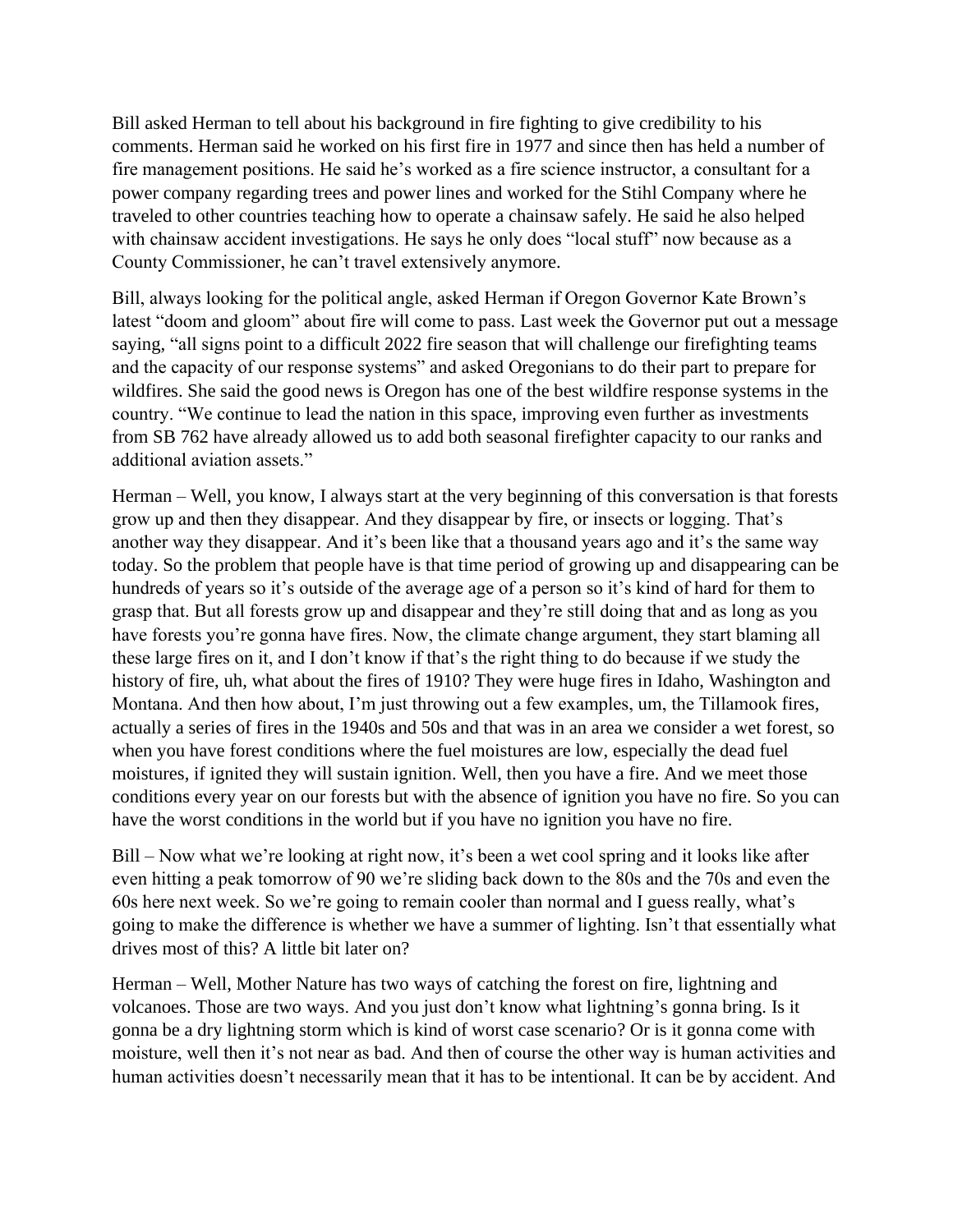so the more humans you put in the fire environment the more chances you have ignitions during those times that the forest can be ignited and sustained ignition.

Bill – So there's a case to be made then, that when we talk about climate change driving forest fire activity, it really might be more accurate to say, perhaps, more people in the forest and a population growth and more people using the forests over time would be more opportunity then for the human touch-offs. Would that be fair or not?

Herman – Yes, you have two factors there. You have to have fuels that are at the point of such low moisture that when ignited they stay lit so you have to have that. You have to have the dry fuels, especially the dead fuels, you have dead fuels and live fuels, and then you have to have ignition. So, without those two components…and then a fire's driven across the landscape, either by topography or fuels, or weather and wind being the major factor in weather and so winddriven fires That's what happened at Hermit's Peak fire down in the Santa Fe National Forest in New Mexico…

Bill – Is that the one that's been in the news recently? The one we've been hearing about just huge, like 300 acres?

Herman – Yeah. 300 and some thousand acres and I'll read the summary. Now you gotta remember the government controls the narrative….(Herman reading) "So the Hermit's Peak fire began April 6, the result of a prescribed burn on the Pecos, Las Vegas Ranger District of the Santa Fe National Forest. Although forecast weather conditions were within perimeters for prescribed fire, unexpected erratic winds in late afternoon caused multiple spot fires outside the project boundary." And so anytime you go outside the "project boundary" then it's classified as a wildfire cause it's no longer controlled because it didn't stay within the boundaries.

Bill – Well...so Ok, so that was actually a human caused fire? What we're witnessing right now? Essentially.

Herman – Yes it was. And from my experience, unfortunately they probably had too much fire on the ground and weather conditions changed and winds are the worst things. Winds are, you know, because they change so fast. But that burned up 700 and some houses already. So it's a pretty bad deal. And this is not the first time prescribed fires have gotten out of control. The Los Alamos fire, there's been all kinds of prescribed fires that have gotten out of control. The forest service chief now has stopped all prescribed burning on US Forest Service land.

Bill – Could you repeat that, your phone was cutting out there Herman. Could you reposition so we could hear your voice better? Try that again. What did the Forest Service do about prescribed burns?

Herman – The forest service chief stopped all prescribed burns on national forest lands because of this. And so I don't know how we're gonna get all this project work done when we can't burn.

Bill – Now let me ask ya, I was going to ask about this because I know that Jackson County Commission had their smoke ordinance there a couple of years ago that they ended up passing that said that…now I'm just spit-balling off the top of my head here…that if you have a lightning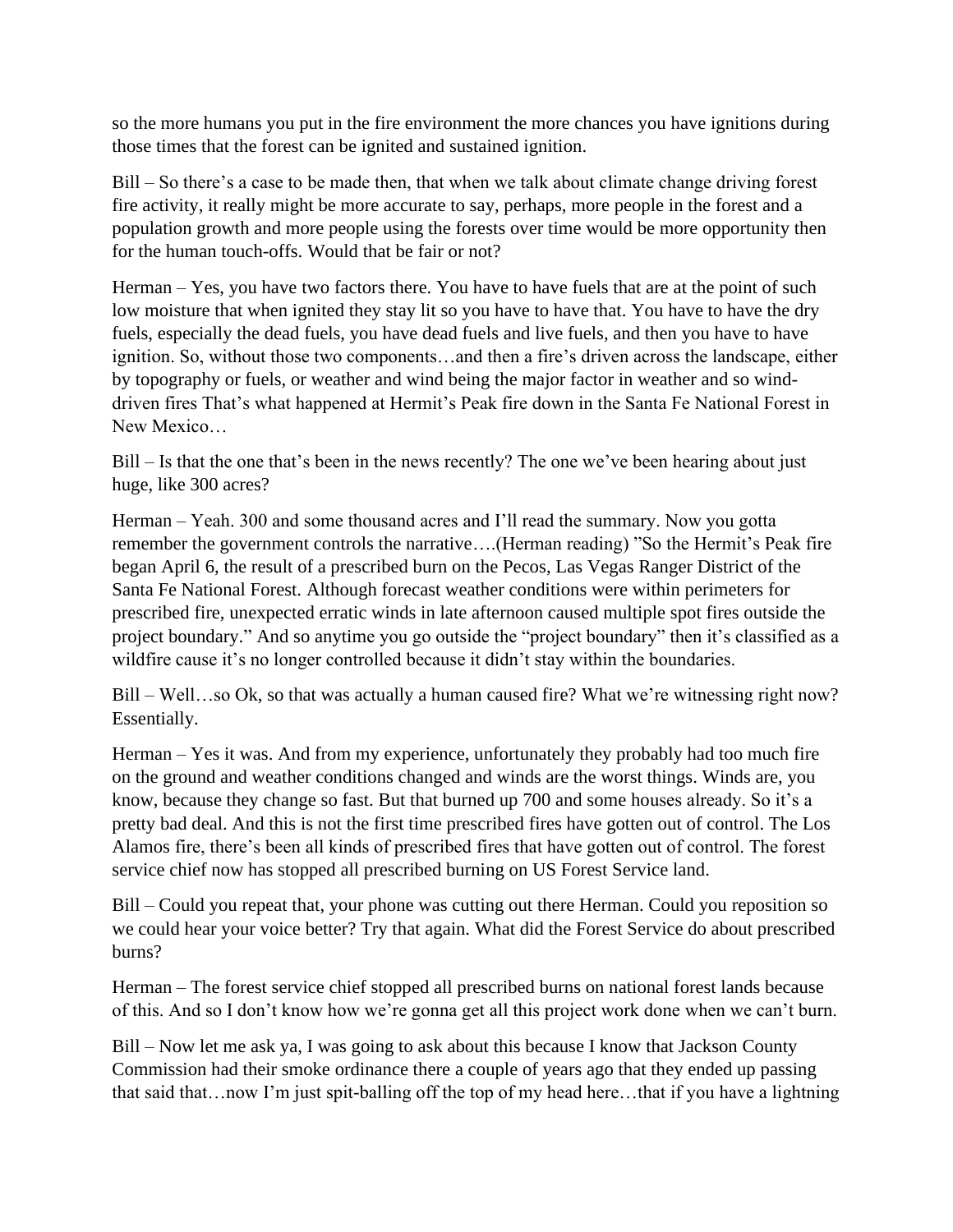strike in the middle of the summer you don't look at this as the chance to let it burn for land management purposes during fire season, when fire season has been declared, that you will go and put it out and I appreciate that. I guess my question is though, are we gonna have to be having that conversation which, in the liberal world it means someone's going to lecture you, but I just literally want to have a conversation with you Herman…Are we gonna need more mechanical removal of brush rather than depending on prescribed burns, given how little harvesting has been going on with so many of these lands over a very long period of time? I'm just wondering if the buildup is too great to hope for prescribed burning to take care of the problem.

Herman – Well the problem is, it becomes a financial problem at \$6 a gallon for diesel it gets a little expensive doing mechanical thinning. And who's gonna pay for that and you know \$200 million was thrown into the mix by the state but \$200 million doesn't go very far when it comes to, uh, we've got a lotta acres need to be treated and one of the reasons that we're so far behind is after the 1910 fires public opinion came out and said "hey we can't allow these fires so the Forest Service to out by ten policy. In other words if there's a fire we're gonna put it out by 10 the next day. And so because of the 100 years of putting out fires we've kinda got behind. Remember when I said forests grow up and then disappear? You gotta always start with that. Alright? So now the tonnage per acre on our forests wherever you go is so much more than it was 200 years ago cause 200 years ago nobody was putting out fires. They were going across the landscape

Bill - Yeah. Lighting would strike, and boom, nature would take its course. So, now politically letting it burn then ended up not being a good thing, but then we also had the death of the timber industry. Or shall I say the shooting in the head of the timber industry too, which, to a certain extent, did a lot of the work that perhaps burning the forest used to by Mother Nature. Would that be a fair assessment of where we've found ourselves then?

Herman – Yep. Go back to my original statement. Forests grow up and then disappear. And so when you do these clear cuts you're mocking a fire and you're also creating large areas within the forest that are not fire prone for a certain period of time because, we call em man-made breaks like you have natural breaks like lakes, rivers, stuff like that. Then you have man-made fire breaks such as freeways or clear cuts and stuff like that. But you know this perception that all these big fires are something new is…I just shake my head and you know I've studied fire history and I've been up at Oregon State University. They got a big room there where you can set up under a microscope and you can count tree rings and you can see where you've had fires and you can see where we've had 20 and 50 year droughts. I don't think 50 year droughts are really climate change, it's more of a weather change. So you have weather change. Climate change comes over long periods of time. Weather change comes over short periods of time. But there's all kinds of examples of long periods of drought that we've seen two three hundred years ago. So, and if you go back Bill and you study fire history in the late 1800s we had all these huge fires in Northern Minnesota, Michigan, Maine and then we had urban fires like we had an urban fire a couple of years ago over in Medford. That's an urban fire. I think it's 1871 Chicago almost burned down. If you remember that.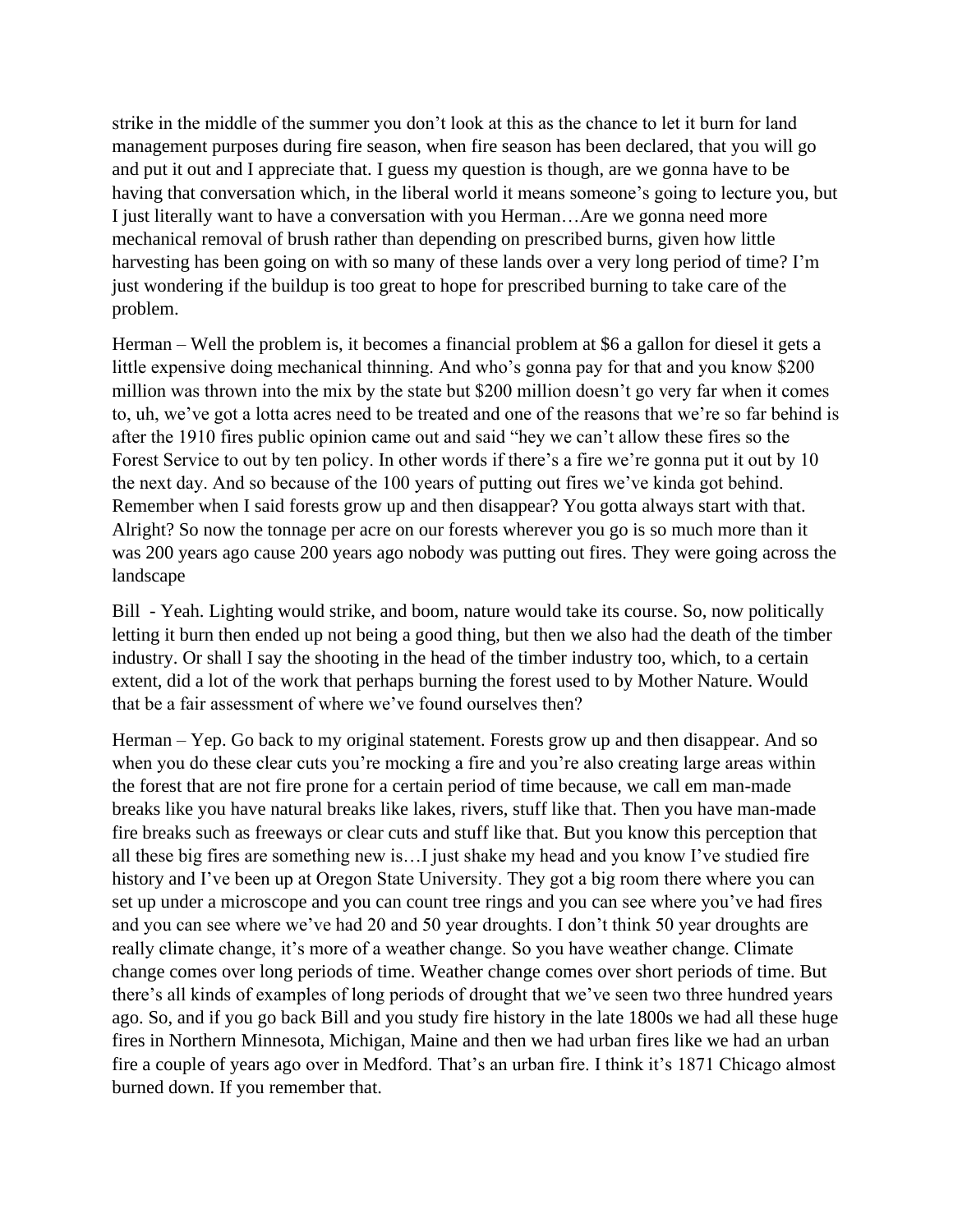Bill – Yes indeed. Mrs. O'Leary's cow. The whole thing.

Herman – She was actually exonerated in the 90s. Her barn did catch fire and start that fire. It was a wind-driven fire, it was very windy. Of course Chicago is known for that. And the whole town of Chicago was made of wooden buildings, wooden sidewalks, and whether a wood is manufactured wood or a wood is growing in the ground it's, uh, wood is wood. When the fuel moisture is low enough it can what? It can…

Bill – It can be lit and the wind can blow it. Same sort of thing. So I guess then what you're saying is this feeling or this general feeling here in Southern Oregon that "Oh the wildfires have been getting worse, have been getting more of them." It doesn't really match the record. But I guess the issue being is I wonder because most of the humans here in Southern Oregon came out of a time with a more managed forest. You know they remember the 1980s, 1970s, 1960s. I mean, even if you didn't like the look of clear cuts everywhere, they were the beneficiary of removing forests in a way that didn't smoke up the skies. I guess. Would that be something of what affects us politically when it comes to try to come up with a fire fighting policy? A wildfire policy?

Herman – Well, the timber industry helped because, like I said, it helped forests to disappear. And then they come back. They're planted and they come back. Forests always come back and you know I've visited forests in South America. I was down there on some forest lands. I've been in Australia and in Germany. Spent a lotta time in Germany in the Black Forest with some foresters and you know, it doesn't change. When the fuel moistures get to a point and you have ignition you have a fire and we're gonna continue to see that and it may be more intense. It depends. And then the other thing Bill, if we are in a drought then in the summer months the fire danger is a longer period of time then when we're out of drought and that definition of drought it kinda always makes my head scratch. What is the real definition of drought? So like this year they're predicting it's gonna be a wetter summer but still getting into August, September we're still gonna have conditions that we could have big fires. One of the biggest fires in Southern Oregon started on August 31 1987 with a dry lightning event and I was busy on those fires all the way until, I want to say, Thanksgiving. So things change. You can guarantee that fire's dynamic, weather's dynamic, it's ever changing and to blame it all on climate change I don't think is realistic.

Bill – Have the politicians though reacted appropriately in your view given you say "hey, forests are gonna grow and then they are going to disappear one way or the other and I guess it's a political choice though on how we make forests disappear. Laughs. Before they reappear.

Herman – Well it just happens. My observations in the 90s I was logging over on Gearhart Mountain in eastern Oregon for a couple years, ya know and we were all over that place and I would say all the time all those project grounds from Weyerhaeuser…I'd say one of these days this whole mountain's gonna catch fire. It's gonna happen. You could see it. It was getting set up.

Bill – And it did last year. Didn't it go last summer? If I recall correctly?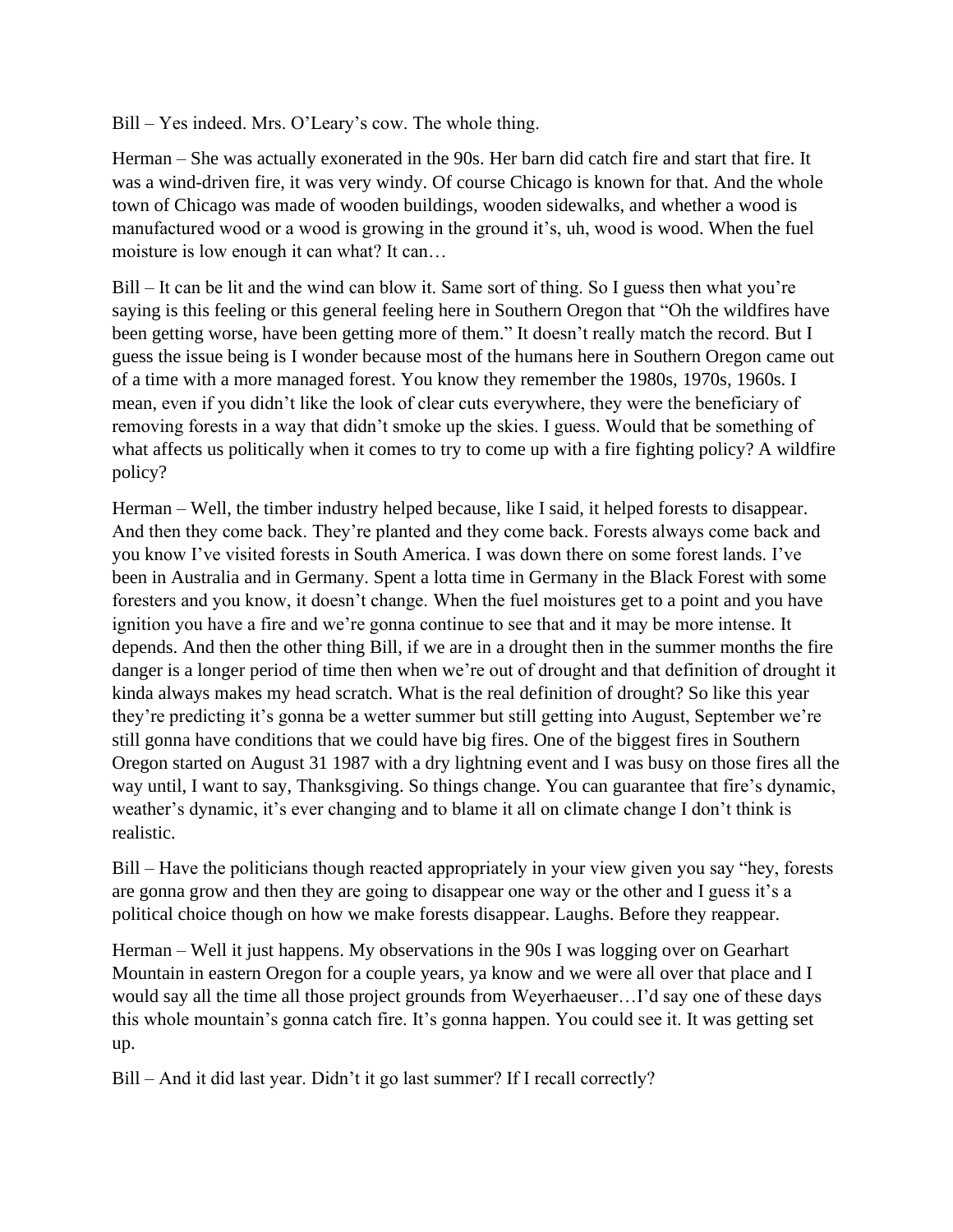Herman – Yeah last summer Gearhart Mountain completely burned to the ground and it was not a surprise to me all that Winter's Rim and all that country…I just used to shake my head and say one of these days. One of these days. And sure enough it's gone. It's gonna start all over again. It'll start that cycle of growing back up.

Bill – Is there any political will…I know that John West, of course, is going to be one of the two to be Josephine County commissioner candidates for that open position in the fall and he was talking about wanting to get back in the woods. Is there any realistic possibility of that going on? On the public lands. At least the federal public lands. How do you see it?

Herman – Well, there's two factors there. You have the environmental community that's adamantly against it and they have senators like Wyden and Merkley that want to continue to create more wilderness, more wilderness, more reserve you can't manage and then you have our big landowners in the state, you know, they don't want those logs on the market….

Bill \_ Ahhhh...I bet people haven't even thought about that because you get US Forest Service wood out there, all of a sudden private timber land's not worth so much, right?

Herman – Yeah the rates go down. And the demand for timber from the Pacific Northwest is not what it was in the 50s, 60s, 70s and 80s because in those years we were supplying a lot of timber throughout the world because Europe was destroyed so a lot went there, Australia was using some and Japan, we destroyed a lot of Japan so there was a big demand for timber. That has changed significantly: one, those cities have been rebuilt and different building materials and two, fiber, timber, is worldwide now. I mean they're producing wood in Australia out of gum trees, South American is producing a lot of fiber, Central America, Africa, so now you've got fiber coming from all parts of the world where it use to a lot of it came from the United States. And if Russia ever gets tooled up and going they actually hold the largest timber reserves. So that's what's going on. So the big land owners don't, you know, they don't want a lot of competition for their logs.

Bill – You know I haven't even considered that. I'm glad we had a little talk about the politics of not just timber but also of wildfire here. And the politics still not lining up though to properly managing a forest. Can we agree on that much before we take off here Herman?

Herman – Yeah but the large timber companies, they will entertain some of that management on Forest Service lands because their lands are adjoining and they're getting a little tired of Forest Service land catching on fire, or BLM land catching on fire and moving across the landscape and taking out their trees so they're getting tired of that too so you'll see em entertain a little bit. It's kinda like a double-edge sword for em but fire, Bill, is gonna be in our lives, it's gonna be in the lives of our kids, it's gonna be in the lives of our grandkids just like it has since the beginning of time.

Bill – In other words relax a little bit about it. You're not going to be able to control everything about this even if you wish you could.